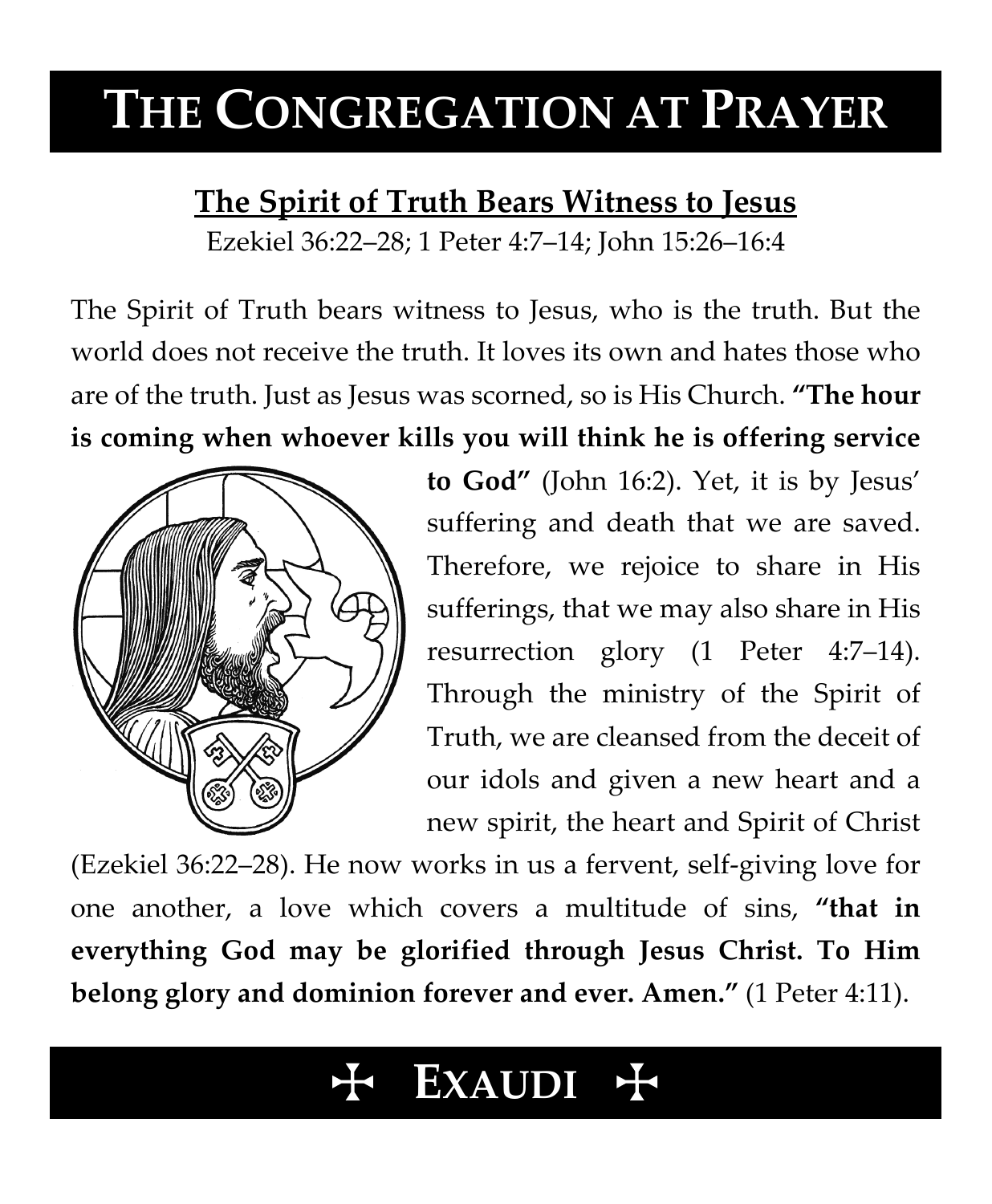#### **INVOCATION** (*make the sign of the holy cross and say*)

In the Name of the Father and of the  $\pm$  Son and of the Holy Spirit.

#### **THE APOSTLES CREED**

I believe in God the Father Almighty, Maker of Heaven and earth. And in Jesus Christ, His only Son, our Lord, who was conceived by the Holy Spirit, born of the Virgin Mary, suffered under Pontius Pilate, was crucified, died, and was buried. He descended into hell. The third day He rose again from the dead. He ascended into Heaven and is seated at the right hand of God the Father Almighty. From thence He will come to judge the living and the dead. I believe in the Holy Spirit, the Holy Christian Church, the communion of saints, the forgiveness of sins, the resurrection of the body, and the  $\pm$  life everlasting.

**PSALMODY** *(sing or read out loud each day)*

Psalm 51

### **LEARN BY HEART LUTHER'S SMALL CATECHISM**: The Lord's Prayer

*The Fifth Petition*

**And forgive us our trespasses as we forgive those who trespass against us.**

#### *What does this mean?*

**We pray in this petition that our Father in Heaven would not look at our sins, or deny our prayer because of them. We are neither worthy of the things for which we pray, nor have we deserved them, but we ask that He would give them all to us by grace, for we daily sin much and surely deserve nothing but punishment. So we too will sincerely forgive and gladly do good to those who sin against us.**

|          | Sunday: Ecclesiastes 2:12-17  | Deuteronomy 34 | Nahum 3:5-19      | Matthew 11 |
|----------|-------------------------------|----------------|-------------------|------------|
|          | Monday: Ecclesiastes 2:18-23  | Joshua 1       | Zephaniah 1:1-2:3 | Matthew 12 |
| Tuesday: | Ecclesiastes 2:24-26          | Joshua 2       | Zephaniah 2:4-15  | Matthew 13 |
|          | Wednesday: Ecclesiastes 3:1-8 | Joshua 3       | Zephaniah 3:1-8   | Matthew 14 |
|          | Thursday: Ecclesiastes 3:9-22 | Joshua 4       | Zephaniah 3:9-20  | Matthew 15 |
|          | Friday: Ecclesiastes 4        | Joshua 5       | Jeremiah 1:1-10   | Matthew 16 |
|          | Saturday: Ecclesiastes 5:1-7  | Joshua 6       | Jeremiah 1:11-19  | Matthew 17 |

#### **DAILY READINGS**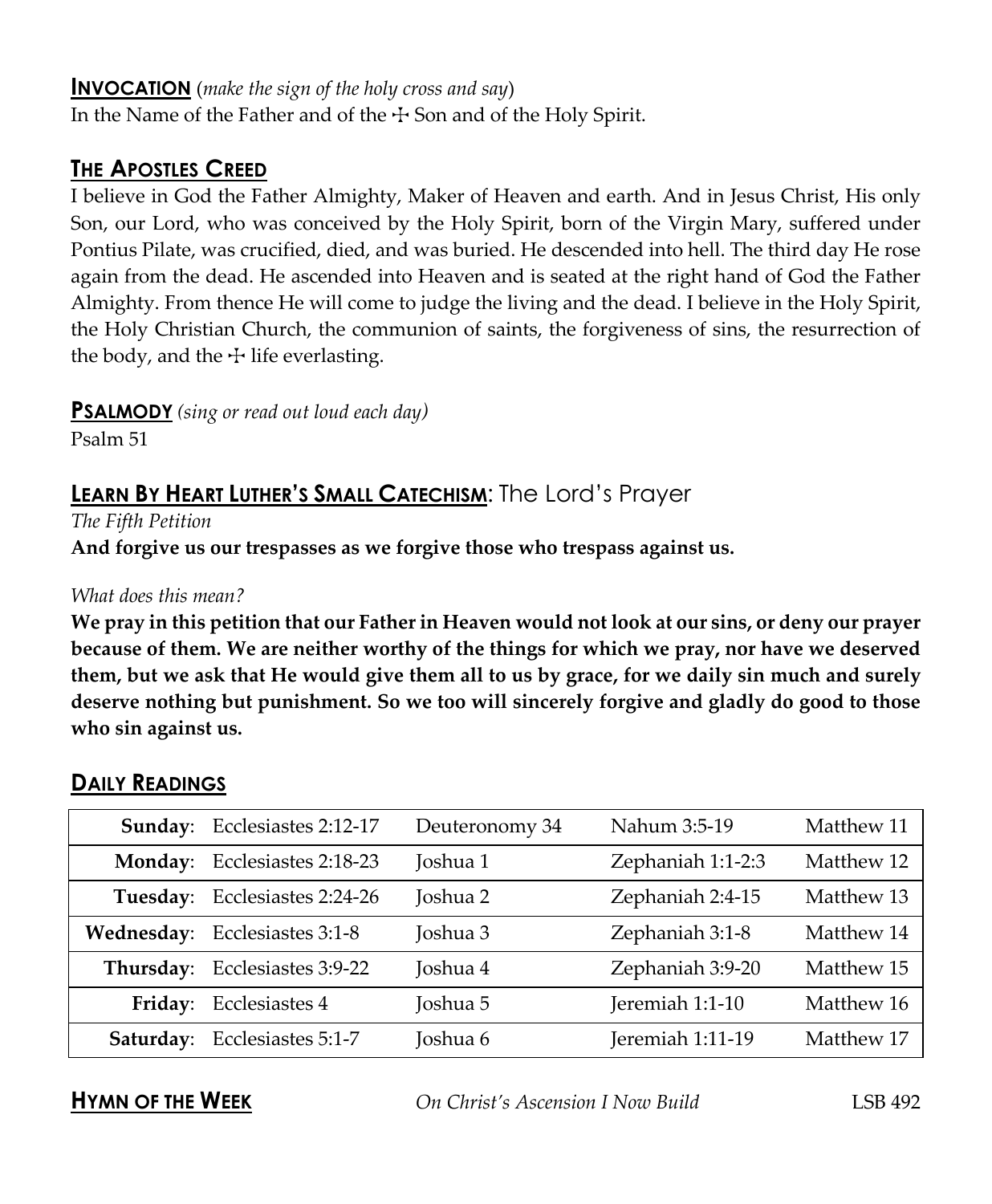#### **PRAYERS**

*The following suggestions are offered as an aid in developing the habit of praying for ourselves and others each week:*

**Sunday**: For the joy of the resurrection among us; for the fruit of faith nourished by Word and Sacrament.

**Monday**: For faith to live in the promise of Holy Baptism; for one's calling and daily work; for the unemployed; for the salvation and well-being of our neighbors; for schools, colleges, and seminaries; for good government and for peace.

**Tuesday**: For deliverance against temptation and evil; for the addicted and despairing, the tortured and oppressed; for those struggling with sin.

**Wednesday**: For marriage and family, that husbands and wives, parents and children live in ordered harmony according to God's Word; for parents who must raise children alone; for our communities and neighborhoods.

**Thursday**: For the Church and her pastors; for deacons, teachers, and other church workers; for missionaries and for all who serve the Church; for fruitful and salutary use of the blessed Sacrament of Christ's body and blood.

**Friday**: For faithful preaching of the holy cross of our Lord Jesus Christ; for the spread of His knowledge throughout the whole world; for the persecuted and oppressed; for the sick and dying.

**Saturday**: For faithfulness to the end; for the renewal of those who are withering in the faith or have fallen away; for receptive hearts and minds to God's Word on the Lord's Day; for pastors as they prepare to administer and for people as they prepare to receive Christ's holy gifts.

O King of glory, Lord of hosts, uplifted in triumph far above all heavens, leave us not without consolation but send us the Spirit of Truth whom You promised from the Father; for You live and reign with Him and the Holy Spirit, one God, now and forever.

O Lord, look down from Heaven. Behold, visit, and relieve Your servants who stand in need of our prayers: **[insert the names of family members, friends, church members, government officials, those in need, etc.]** Look upon them with the eyes of Your mercy. Grant them comfort and sure confidence in You. Defend them from all danger, and keep them in perpetual peace and safety, through Jesus Christ, our Lord.